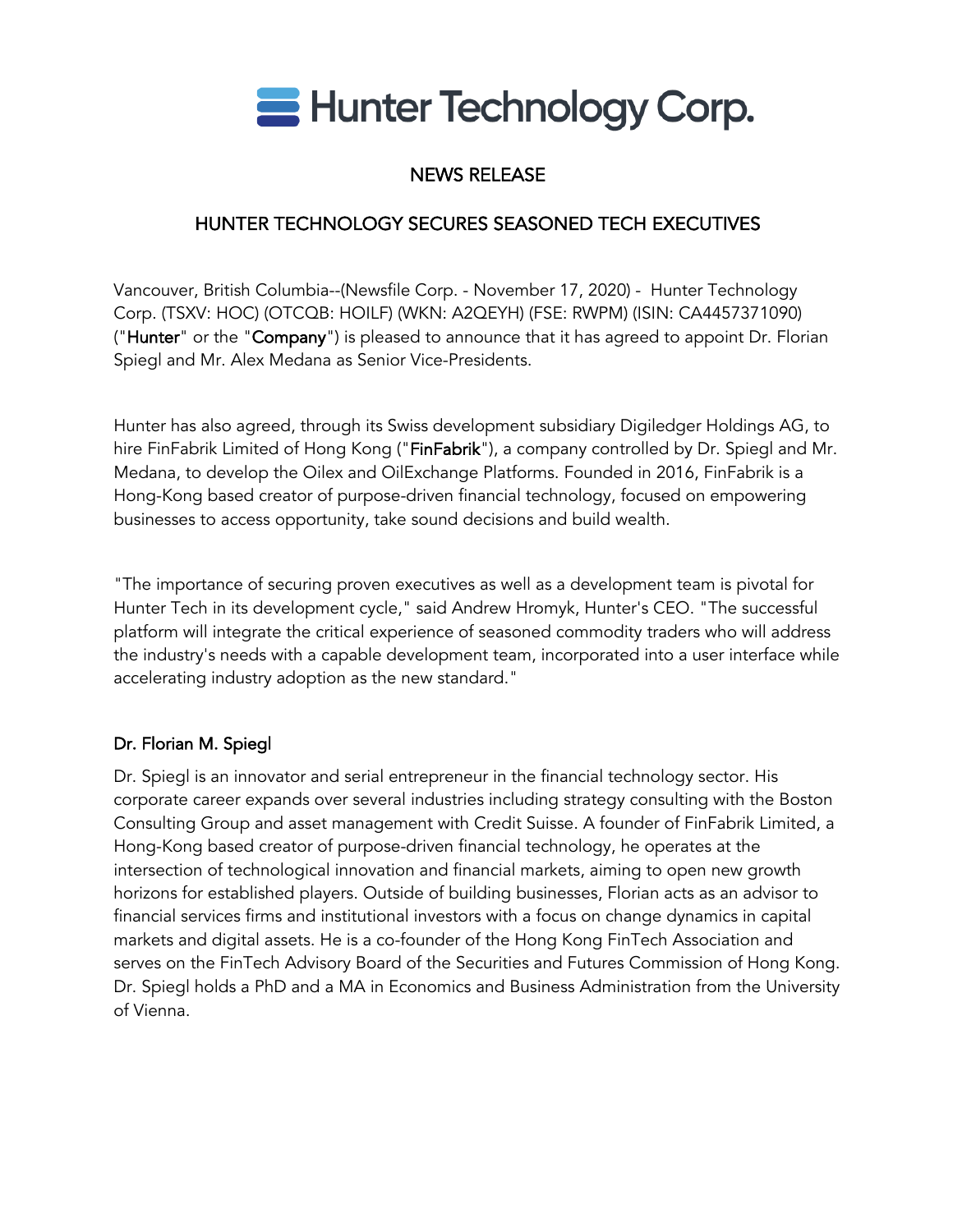#### Mr. Alex Medana

Mr. Medana is a seasoned executive in capital markets and technology. Prior to founding FinFabrik, Mr., Medana spent 17 years in global tier-1 institutions including Merrill Lynch, Kleinwort Wasserstein, and Deutsche Bank with executive positions in equities and equity derivatives trading business units in Europe and APAC. He has been an entrepreneur and angel investor since 2015, advocating technology-driven innovation towards more user-friendly financial services and broader participation. Mr. Medana is a founding board member of the FinTech Association of Hong Kong, serves on the Digital Economy Task Force of the UN ESCAP Sustainable Business Network and has been recognized as a Top 100 FinTech influencer in Asia.

Dr. Spiegl and Mr. Medana have been granted incentive stock options to acquire a total of 1,500,000 common shares of Hunter at a price for \$0.75 per share for a period of up to three years, pursuant to Hunter's 2019 Incentive Stock Option Plan. One-third of the options granted will vest every 6 months, beginning May 17, 2021.

#### About Hunter Technology Corp.

Hunter Technology Corp. is an oil industry service provider developing interactive platforms to enable the facilitation of physical oil transactions throughout the trade lifecycle, with more favourable economics for producers and access to a fair market for all. Through oilex.com Hunter will operate a physical oil marketplace to facilitate the buying and selling of physical oil by independent producers to corporate consumers, traders and sovereign purchasers. And through oilexchange.com, Hunter will offer robust supply chain management tools that track physical oil throughout the supply chain and automate the reporting process.

### ON BEHALF OF THE BOARD OF DIRECTORS

Andrew Hromyk Chief Executive Officer 1 (888) 977-0970

#### For further information, visit our website at www.huntertechnology.com

## NEITHER TSX VENTURE EXCHANGE NOR ITS REGULATION SERVICES PROVIDER (AS THAT TERM IS DEFINED IN POLICIES OF THE TSX VENTURE EXCHANGE) ACCEPTS RESPONSIBILITY FOR THE ADEQUACY OR ACCURACY OF THIS RELEASE.

#### Cautionary Statement Regarding Forward-Looking Information.

*This news release contains certain statements which may constitute forward-looking statements or information regarding Hunters business development plans. Such forward-looking statements are subject to numerous risks and uncertainties, some of which are beyond Hunter's control, including execution risk, market risk, industry risk, the impact of general economic conditions and*